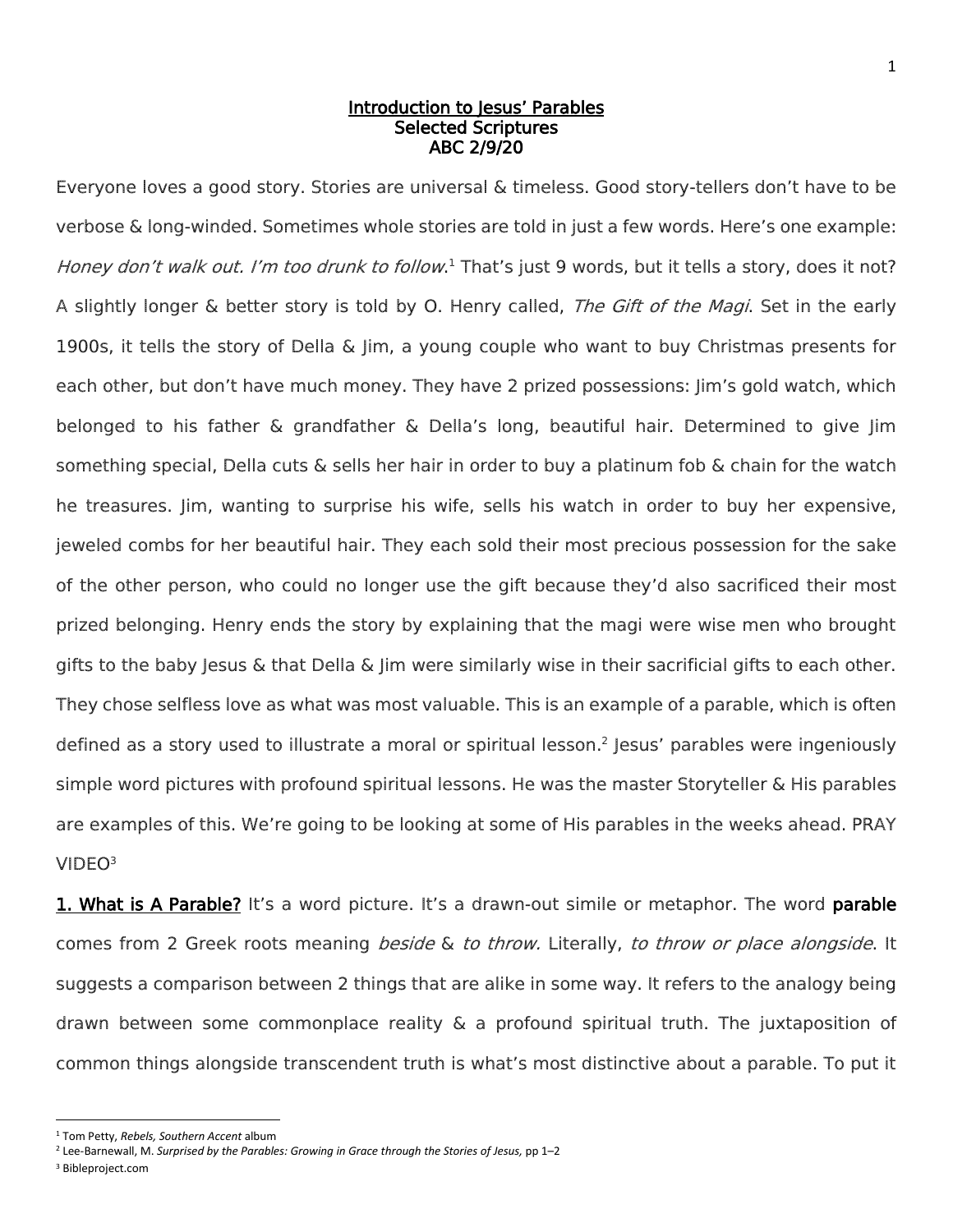as simply as possible, a parable is an illustrative figure of speech made for comparison's sake, specifically for the purpose of teaching a spiritual lesson. It can employ a metaphor, simile, proverb, or some other type of word picture. But it always makes a comparison that applies to some truth in the spiritual realm. The lesson revealed in the comparison is the central ( $\&$ sometimes the only) point of the parable. A parable isn't an allegory like *Pilgrim's Progress*, in which every character & plot point conveys some cryptic but important meaning. Parables aren't to be mined for layer upon layer of secret significance. Their lessons are simple, focused, & without much embellishment. The term *parable* is used several ways in Scripture literature. It can refer to a prophecy (Num 3:7), a proverb (1 Sam 24:13), a satire or taunt (Ps 44:11), a riddle (Ps 49:4; Ezek 17:2), a figurative saying (Mk 7:14-17), an extended simile (Mt 13:33), a story (Mt 25:1-13), an example (Mt 18:23-25), & even an allegory (Judges 9:7-20; Mk 4:3-9, 13-20).<sup>4</sup> While there are many interesting differences between these literary devices, there's a common thread that runs through them all: they all involve the language & literary device of *comparison*. Something known is compared to something unknown in order to give understanding of the latter. Short figures of speech like *as strong as a horse* or *as quick as a rabbit* are plain similes, simple & straightforward enough not to require an explanation. A parable extends the comparison into a longer story or more complex metaphor & the spiritual truth isn't necessarily obvious. Most of Jesus' parables needed some kind of explanation. In Mt 15:15, for example, Peter asks Jesus to explain this parable: Not what goes into the mouth defiles a man; but what comes out of the mouth, this defiles a man (11). That's actually a pair of simple propositions stated as a kind of proverb. It has none of the distinctive elements of story or narrative; it has no plot, no characters, & no series of events. Yet Scripture calls it a **parable** (cf Mk 7:17). In Lk 4:23, Jesus cites a proverb: **Physician, heal yourself!** but uses the same word normally translated parable. Obviously, the biblical idea of a parable is broader than most technical definitions & that's why an exact count of biblical parables is tricky.

Depending on the definition, there are 30-6 of them & they take up about 1/3 of Christ's teaching. The word *parable* is used 5x in the NAS of the OT (Ps 78:2; Ezekiel 17:2; 20:49; 24:3; Hosea 12:10).

l

<sup>4</sup> Robert H. Stein, *A Basic Guide to Interpreting the Bible: Playing by the Rules,* p 137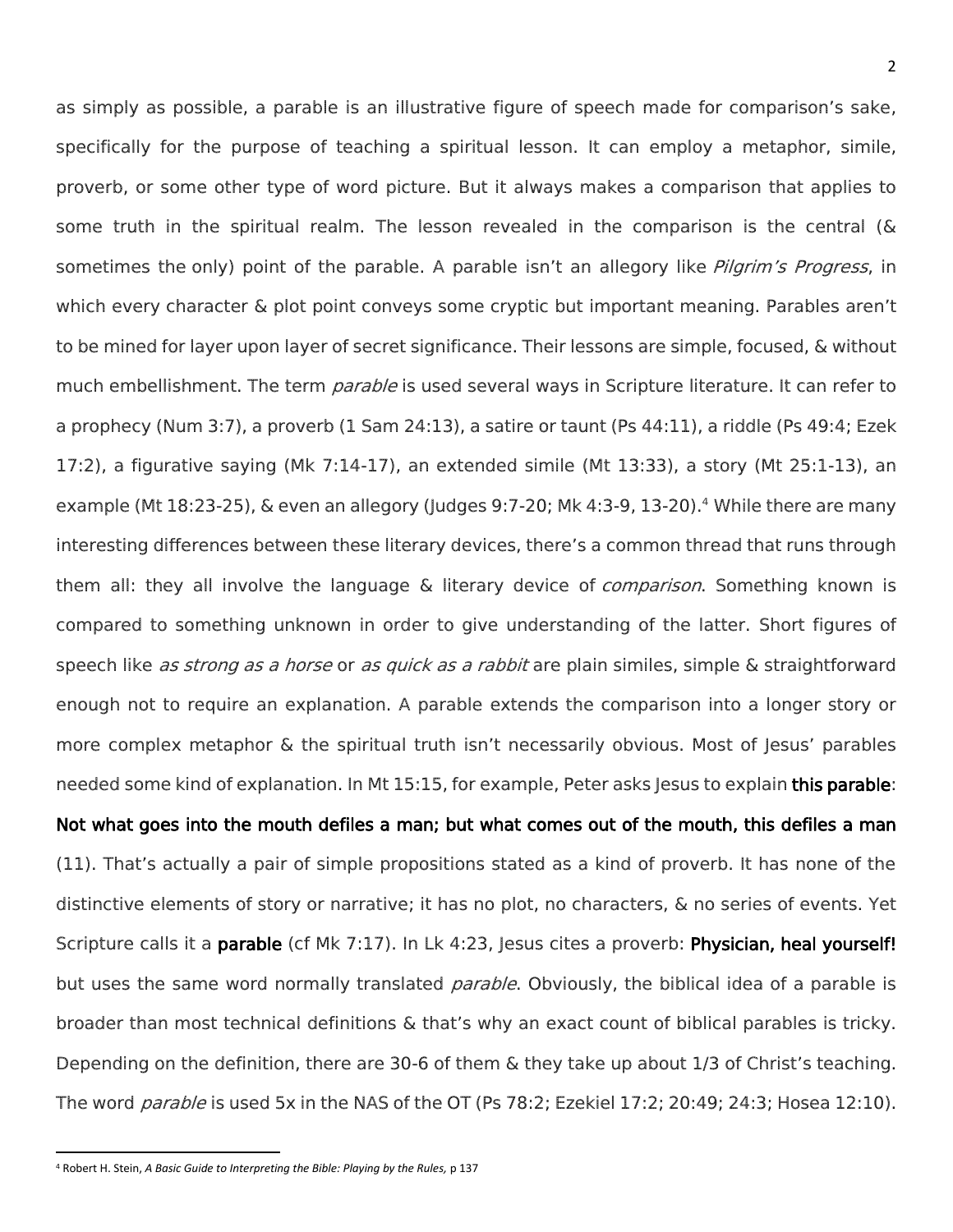The Hebrew word in those texts can refer to a prophetic saying, a proverb, a riddle, a discourse, a poem, a short story, & almost any kind of short axiom or anecdote. The word is used some 40x in the OT, usually translated *proverb* (though it's rendered *oracle* in the book of Numbers, & *discourse* in the book of Job). The Greek word translated *parable* throughout Mt, Mk, & Lk is used 50x in 48 vss. Twice the word is used in the book of Hebrews to signify figurative speech (9:9; 11:19). All 48 other uses are found in the  $1^{st}$  3 gospels, where the word is always translated **parable(s)** & always in reference to Jesus' stories. Here are 2 definitions I like: A parable is a brief story that is true to life, given for the purpose of teaching some spiritual truth. <sup>5</sup> &, <sup>a</sup> parable is an ingeniously simple word picture illuminating a profound spiritual lesson.<sup>6</sup> When we say a parable is true to life, it doesn't mean every incident in it is something that would happen in everyday life; but they could happen & the situations are familiar to the hearer. Parables are grounded in the real world, thus they are different from fables or fantasy. These are stories that could really happen in history as it is understood by the 1<sup>st</sup>-century audience. Jesus' parables were all stories of real life in Israel in the 1st century. All of us have heard of Aesop's fables. After you tell a child a fable, you point out the moral of the story. A parable is like a fable in that it also has a moral or message behind the story. But parables are true to life. Jesus' parables never feature elements of myth or fantasy. They're nothing like Aesop's fables, where personified forest creatures teach moral lessons. The parables of Jesus are all believable, true-to-life illustrations. They could in fact all be true. The power of a parable comes from the fact that you recognize that's the way it is in real life. It's usually a simple story, grounded in the real world, & used to provoke the audience on a spiritual matter or to make a spiritual point.<sup>7</sup> It's designed to teach a lesson through comparison. When you hear the story, you can relate it to your own life. It conveys its message of truth through analogy, comparison, or contrast. Parables are a great teaching method because they tell a story that's easy to remember. How many of you can tell me the story *Goldie Locks & the 3 Bears*? How many of you studied it this morning before you came to church? Stories are easier to remember than

 $\overline{a}$ 

<sup>5</sup> R.C. McQuilkin, *Our Lord's Parables,* p 21-22

<sup>6</sup> John MacArthur, *Parables,* p xxvi

<sup>7</sup> Klyne R. Snodgrass*, Stories with Intent: A Comprehensive Guide to the Parables of Jesus*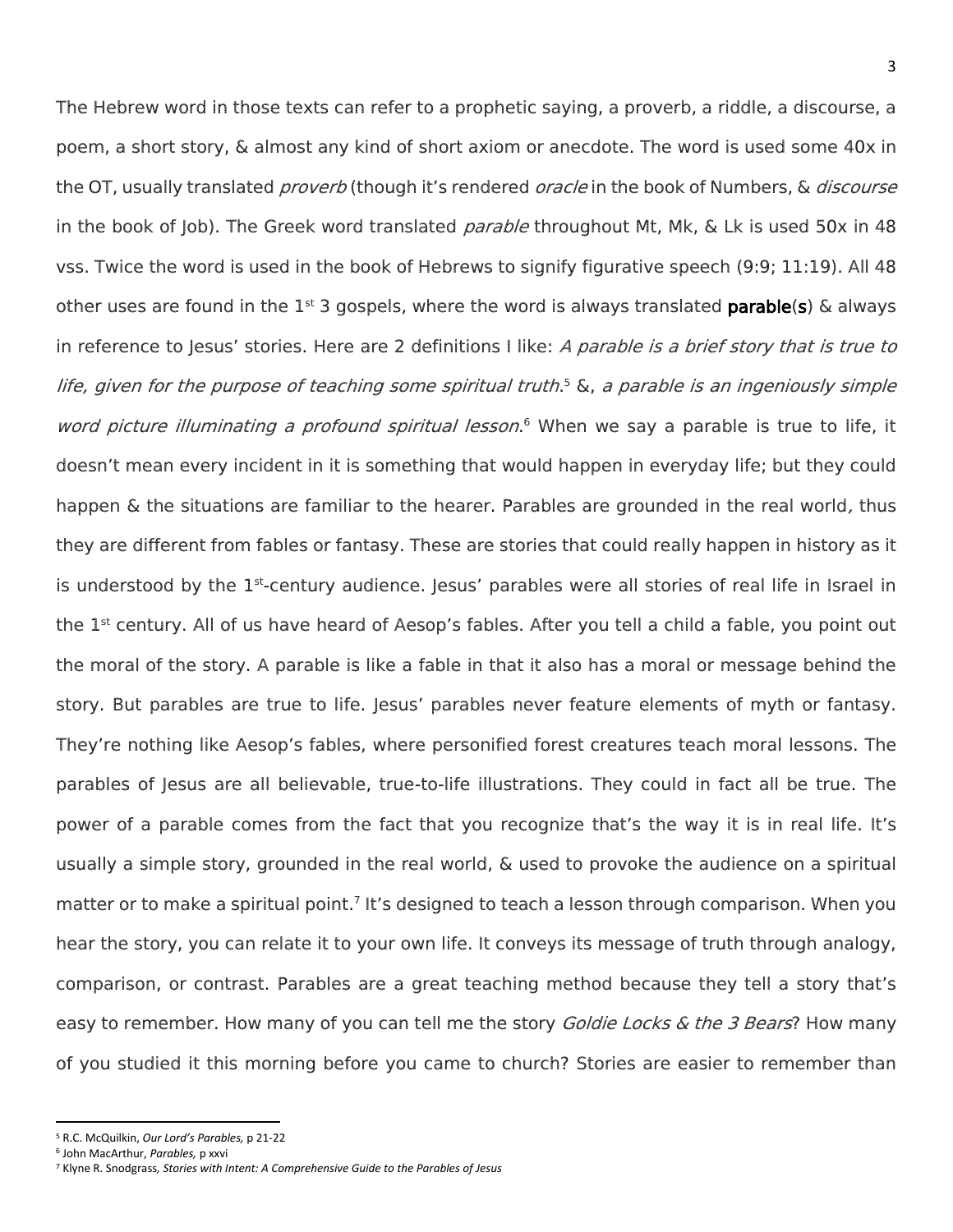lists of principles or facts. There's something powerful & memorable about Jesus' parables. In them we see how Jesus' teaching causes people to come to the point where they must decide whether their hearts will be open or closed to Him & His kingdom.<sup>8</sup>

In some ways, parables are like jokes because they aren't supposed to be interpreted as much as experienced. Jesus' audience, those seeking to know the truth, would have known the points of reference & would have gotten the point, or the twist, because they'd instantly recognize what He was implying when the story took an unexpected turn. They were in on the joke, so to speak. Also, not a single parable is recorded anywhere in the gospel of John & they are scarce in Mark. In other words, all but one of Jesus' recorded parables are found in Matthew & Luke. It's also worth noting that Mt & Lk have somewhat different ways of recounting Jesus' parables. Matthew tells the stories with brevity including the basic facts. Luke's accounts tend to give the characters in the stories more life & personality.

2. How Do We Interpret Parables? Studying this week I came across this quote: *Preaching a parable* is a novice preacher's dream but often an experienced preacher's nightmare. <sup>9</sup> As one commentator says, At 1<sup>st</sup> glance, the parables appear familiar & straightforward, but thoughtful Christians soon realize they've fallen into a quagmire of interpretive debates.<sup>10</sup> In other words, we have to be careful in our interpretation. One fact we have to keep in mind about Jesus' parables is that they are simple on purpose & the lessons they teach are likewise uncomplicated. The symbolism in Jesus' parables is never thickly layered & rarely multidimensional. Trying to find meaning in every element of the story leads to all kinds of problems. Even the most detailed parables (like the Good Samaritan & the Prodigal Son) usually teach fairly straightforward, uncomplicated lessons. Minor elements in the story aren't to be laden with spiritual meaning. For example, the oil & wine the good Samaritan used to dress the traveler's wounds (Lk 10:34) have no necessary symbolic or spiritual significance beyond showing that the Samaritan gave the man tender, time-consuming care. Neither is there any need to inject some secret spiritual meaning

 $\overline{\phantom{a}}$ 

<sup>8</sup> Lee-Barnewall, M. *Surprised by the Parables: Growing in Grace through the Stories of Jesus,* p 2

<sup>9</sup> Thomas O. Long, *Preaching the Literary Forms of the Bible*, p 87

<sup>10</sup> Craig Blomberg, *[Preaching the Parables: From Responsible Interpretation to Powerful Proclamation](https://ref.ly/logosres/preachpara?ref=Page.p+13&off=13&ctx=Introduction%0a~Preaching+a+parable+is+a+no)*, p 13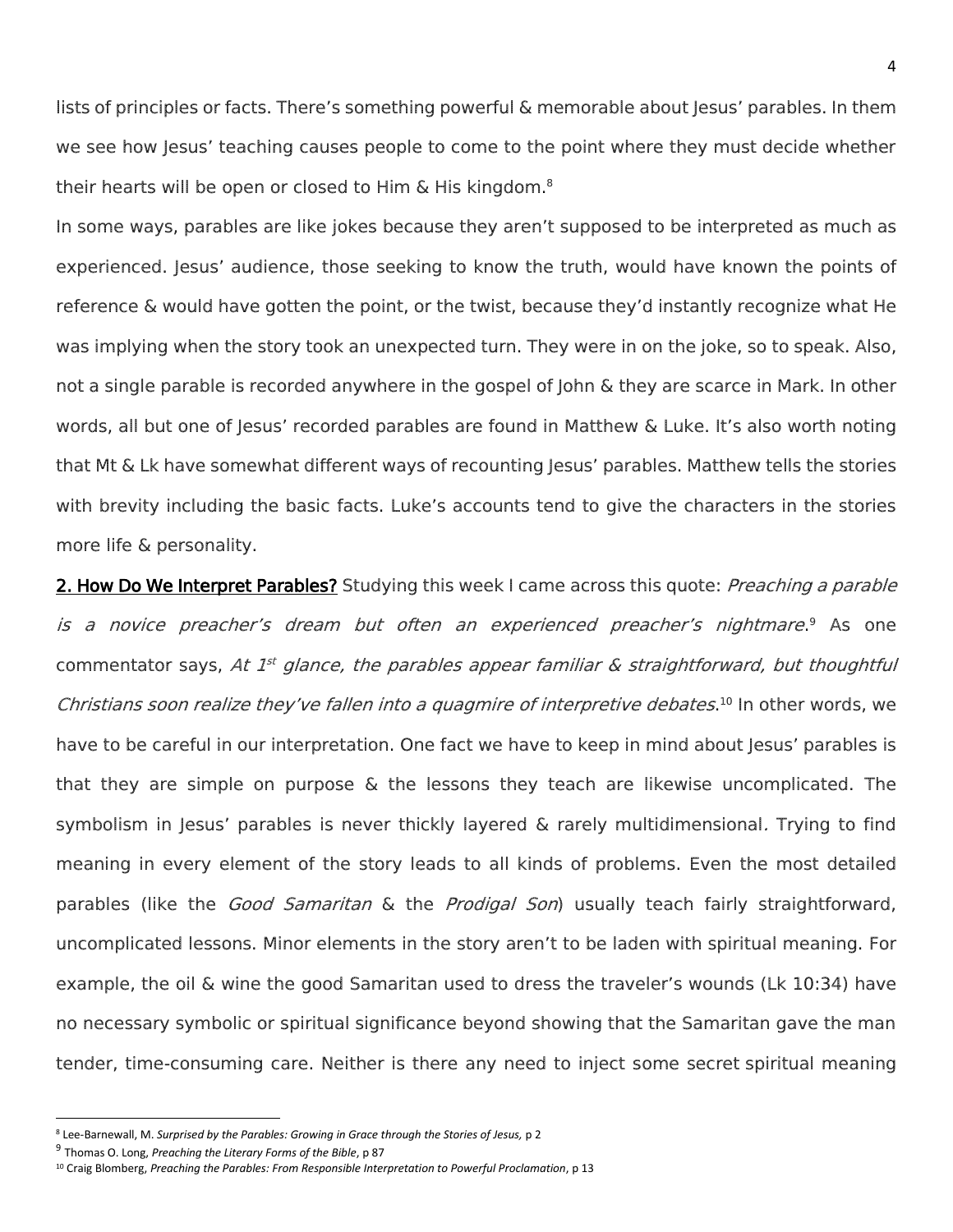into the pods that the swine were eating in the prodigal son's story (Lk 15:16). That detail is given because it shows in just a few words how far he'd fallen into the poverty of a defiled & degrading lifestyle. The important thing in every parable is the central lesson, & in those cases where the symbolism is more complex (such as the parable of the soils (Mt 13:3-9) & the parable of the tares(13:24-30)), Jesus almost always explains the symbolism for us. Historically, Jesus' parables have been treated as elaborate allegories, with every detail having some spiritual or symbolic significance. Periodic voices protested against this form of interpretation (Irenaeus, Chrysostom, & Aquinas). The Reformers, especially John Calvin, took huge steps away from this method of interpretation. But even as recently as the late  $19<sup>th</sup>$  century the majority of interpreters continued to find many lessons  $\&$  symbols in almost every parable.<sup>11</sup> Needless to say, there are many ways of interpreting parables badly. Most of them come from trying to read too much into them. Augustine (350-430 AD) infamously interpreted the parable of the Good Samaritan. Let's just read it  $\&$  then look at his interpretation.<sup>12</sup> Lk 10:30-37

Here's Augustine's interpretation:

The man  $=$  Adam

 $\overline{a}$ 

Went from Jerusalem = the heavenly city from which Adam fell

To Jericho = the moon,  $\&$  thereby signifies Adam's mortality

Was attacked by thieves  $=$  the devil & his demons

Who stripped him  $=$  of his immortality

 $\&$  beat him = by persuading him to sin

 $\&$  left him half dead  $=$  as a man he lives, but he died spiritually, therefore he's half dead

Along come a priest  $=$  the priesthood & Law of the OT

 $\&$  a Levite = the ministry of the prophets

Eventually a Samaritan  $=$  Christ Himself

Who bound his wounds = which means binding the restraint of sin

<sup>11</sup> Craig Blomberg, *Preaching the Parables: From Responsible Interpretation to Powerful Proclamation*, p 13

<sup>12</sup> Augustine, *Enarationes in Psalmos 118, 121, & 125; De Doctrina Christiana 1.0.31ff, Sermo* 299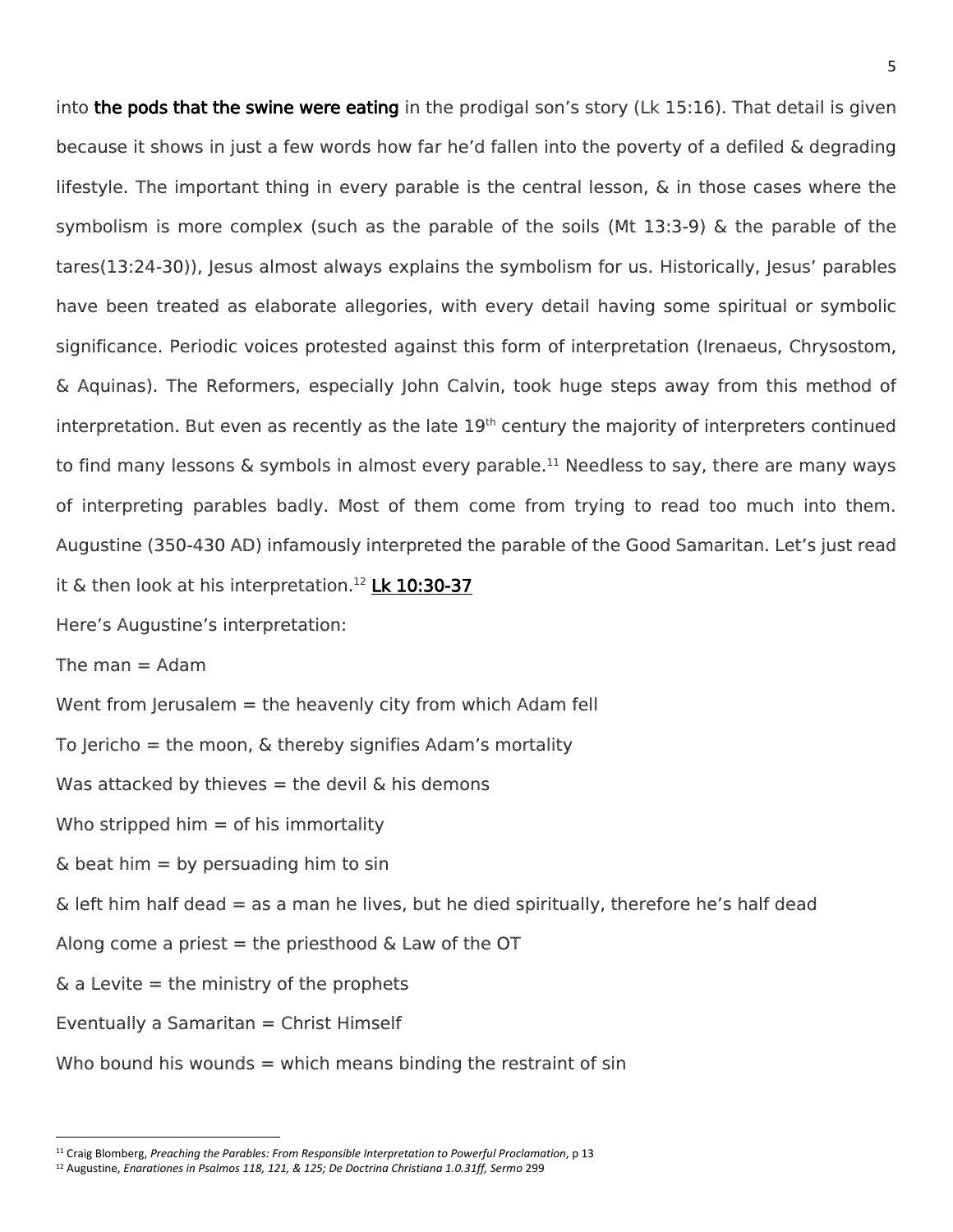Pouring  $\delta$ il = comfort of good hope

& wine = exhortation to work with a fervent spirit

Then set him on his animal  $=$  the flesh of Christ's incarnation

 $\&$  took him to an inn  $=$  the church

Gave the innkeeper 2 denarii = promise of this life & the life to come

Told the innkeeper, I'll pay more when I come back = after the Resurrection

 $\&$  the innkeeper? = the Apostle Paul. Try to figure that one out?!?

While an elaborate interpretation, it isn't an explanation the 1<sup>st</sup> audience could have understood. Besides that, it communicates a very different message than the context would suggest. As a result, Augustine does something very different with the parable than what Jesus was doing with it. We don't want to make the same mistake. Obviously, allegorizing has a disastrous effect on the authority of the Bible for its message becomes completely obscured & there's no reasonable method way we can decide between competing interpretations. In 1899 a German theologian<sup>13</sup> showed how most of the allegorical approaches to each parable differed from one another, calling into question the method itself. He defended his approach to the parables, stressing that parables were as far from allegory as possible & that each passage makes only one main point. His work served to correct an error in one direction, but as it turns out, & as is often the case, it swung the pendulum perhaps too far in the other direction. Jesus' parables can have more than one main idea (or more than one important point, corresponding at times to the characters in the parable, though this isn't always the case. Again, they aren't highly developed allegories where every point & detail stands for something else.

Here are a few principles to remember & use as we study the parables:<sup>14</sup>

First, we must note the literary setting of the parable in the gospel. This can provide clues to the overall interpretation of the parable.

 $\overline{a}$ 

<sup>13</sup> Adolf Jülicher, *Die Gleichnisreden Jesu*, 2 vols

<sup>14</sup> Adapted from Greg Herrick, *The Interpretation of Parables: Exploring "Imaginary Gardens with Real Toads,"* bible.org/print/2114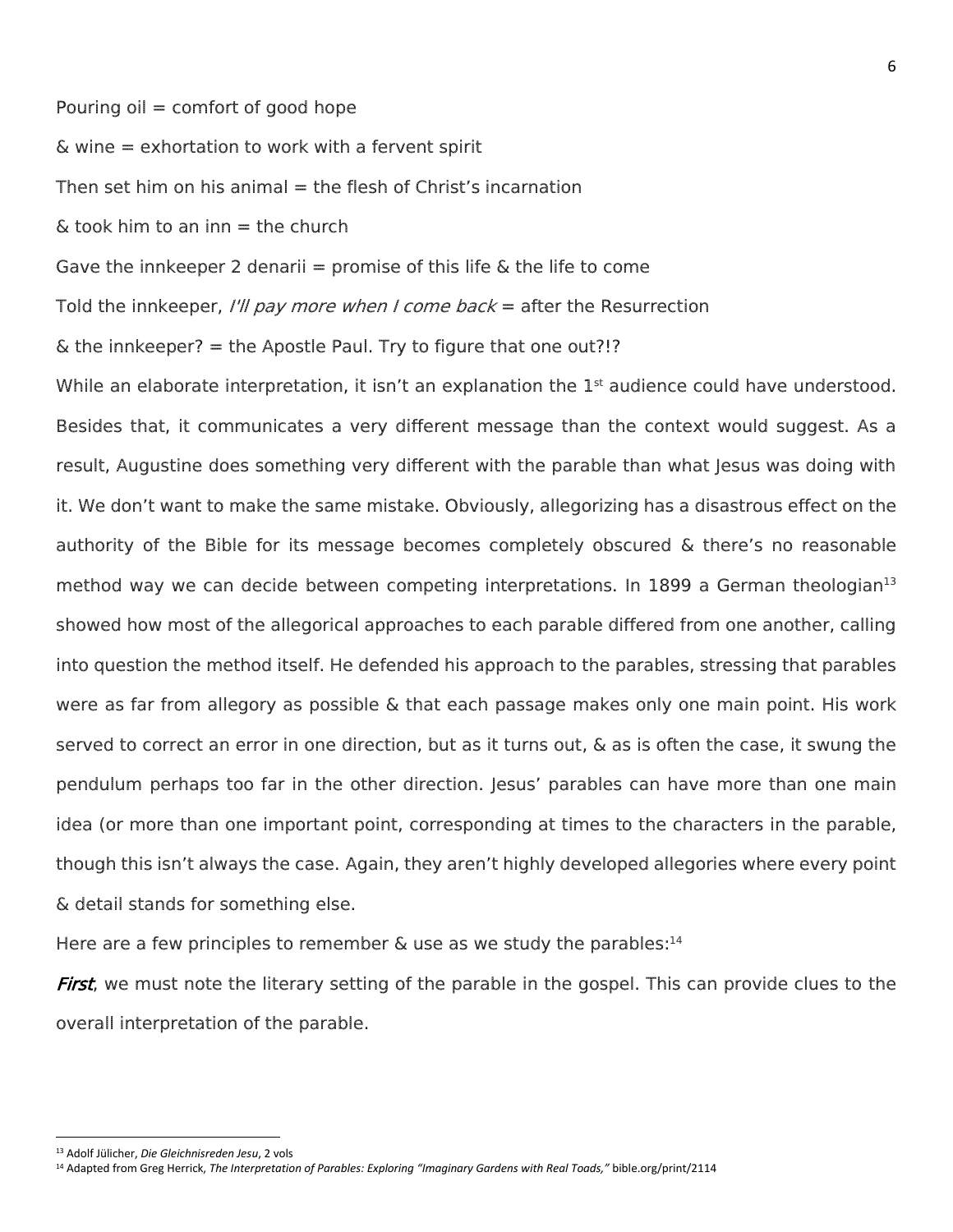Second, we must note the wording, structure, plot, & suspense. Remember these are stories & need to be read as such & thus it's helpful to note any changes in the same parable in another gospel.

**Third**, we must read the parables in their original historical situation. Nothing should be read out of them that isn't consistent with the customs of that day & certainly no later theology or church experience should be read *into* them. In other words, no interpretation should be given that wouldn't have been understandable to those who  $1<sup>st</sup>$  heard these parables.

Fourth, we must note the main characters/things in the parable  $\&$  any parallels  $\&$  or contrasts between them. The main characters are often clues as to the main points being made.

Fifth, we must recognize that there are 2 different audiences being addressed by the parables. Those who understand & those who don't. A different audience signifies slightly different functions for the parables & thus a different emphasis in interpretation.

Sixth, we must avoid allegorizing & note carefully what occurs at the end of a parable as a clue to the meaning of the parable.

Seventh, we must seek to place the teaching of the parable in the overall ministry of Jesus & His teaching as a whole. In this way, it will be seen that most of His parables deal with the kingdom of God in some way.

**Eighth**, we must through prayer & study discern the meaning of the parable for the original hearers & its significance for us.

The lessons Christ has built into His word pictures are truly profound & well worth our study & attention. As Jesus said privately to His disciples, Blessed are the eyes which see the things you see; for I tell you that many prophets & kings have desired to see what you see, & have not seen it, & to hear what you hear, & have not heard it (Lk 10:23–24). Built into the parables is a promise of blessedness to those who understand the truth they teach.

3. Why Did Jesus Speak in Parables? The common belief is Jesus used parables to make hard truths as clear, familiar, & easy to grasp as possible. But when Jesus Himself explained why He spoke in parables, He gave practically the opposite reason. Mt 13:10-15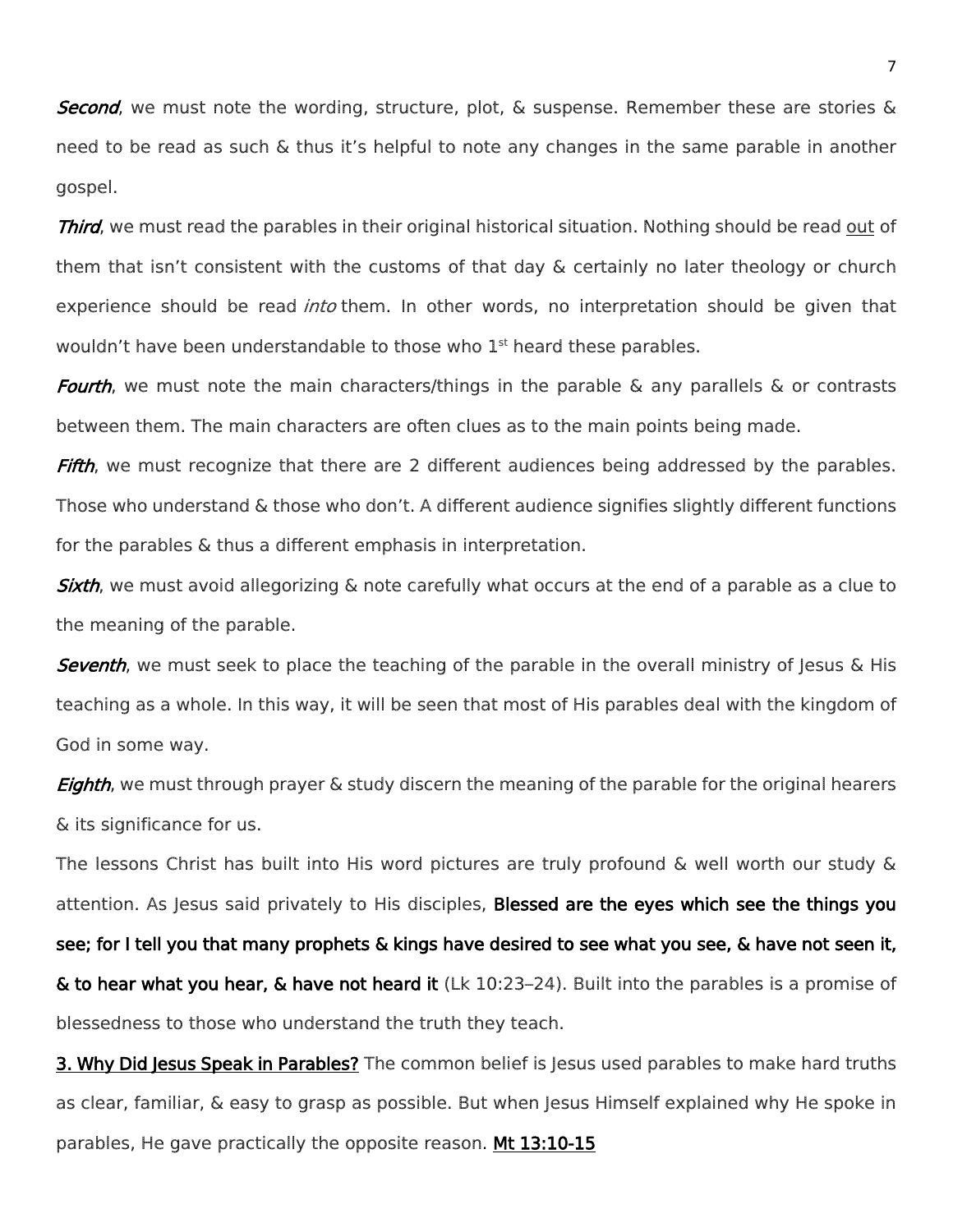While the parables do illustrate & clarify truth for those with ears to hear, they have the opposite effect on those who oppose & reject Christ. The symbolism hides the truth from anyone without the discipline or desire to seek out Christ's meaning. That's why Jesus adopted this style of teaching. It was a divine judgment against those who met His teaching with scorn, unbelief, or apathy. Next week we'll look into this  $\&$  see the circumstances that prompted Jesus to begin speaking in parables. Jesus' teaching in parables wasn't just an act of judgment, although it was that. It was also an expression of His mercy. Notice how Jesus (quoting Isaiah's prophecy) described the unbelievers among those who followed Him. They had stopped up their own ears & held their own eyes tightly closed otherwise they would see with their eyes, hear with their ears, & understand with their heart & return, & I would heal them (15). Their unbelief was stubborn & deliberate. The more they heard Jesus, the more truth they were accountable for. The more they hardened their hearts against the truth, the more severe their judgment would be (Lk 12:48). By concealing spiritual truth in everyday stories & symbols, Jesus was keeping them from piling guilt upon guilt on their own heads. The parables (like any good illustration) would naturally arouse interest & increase attention in the minds of people who weren't necessarily hard-set against the truth but who lacked a measure of aptitude or had no taste for hearing doctrine expounded in plain, dogmatic language. No doubt the parables had the effect of awakening the minds of many such people who were struck by the simplicity of Jesus' parables & therefore became eager to discover the underlying meanings.

As mentioned earlier, stories are easier to remember than facts & principles. Richard Trench, a nineteenth-century Anglican bishop, wrote one of the most widely read works on Jesus' parables. He highlights the mnemonic value of these stories:

Had our Lord spoken naked spiritual truth, how many of His words, partly from His hearers' lack of interest in them, partly from their lack of insight, would have passed away from their hearts & memories, & left no trace behind them. But being imparted to them in this form, under some lively image, in some short & perhaps seemingly paradoxical sentence, or in some brief but interesting narrative, they aroused attention, excited inquiry, & even if the truth did not at the moment, by the help of the illustration used, find an entrance into the mind, yet the words must thus often have fixed themselves in their memories & remained by them. 15

l

<sup>15</sup> Richard Chenevix Trench, *Notes on the Parables of Our Lord,* p 25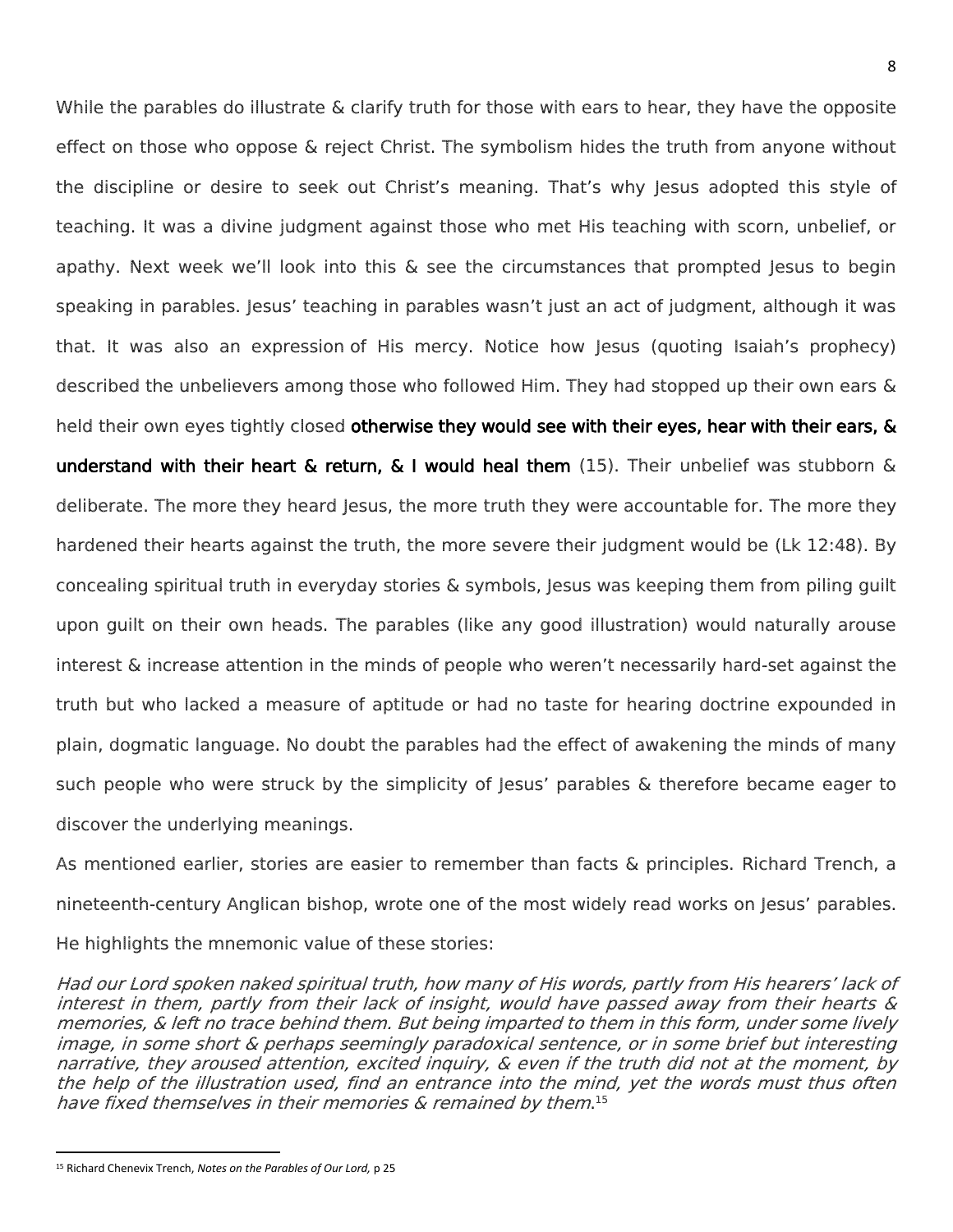So there were several good & gracious reasons for Jesus to package spiritual truth in parables in the face of widespread unbelief, apathy, & opposition to Him & His ministry (Mt 13:58; 17:17). When explained, the parables were eye-opening illustrations of crucial truths. & Jesus freely explained His parables to the disciples. For those who remained unyielding in their refusal to hear, however, the parables remained obscure without clear meaning, thus they hid Jesus' teaching from their already dull hearts. In short, Jesus' parables had a clear twofold purpose: They hid the truth from self-righteous or self-satisfied people who thought themselves too sophisticated to learn from Him, while the same parables revealed truth to eager souls with childlike faith, those who were hungering  $\&$  thirsting for righteousness. Jesus thanked His Father for both results: I praise You, Father, Lord of heaven & earth, that You have hidden these things from *the* wise & intelligent & have revealed them to infants. Yes, Father, for this way was well-pleasing in Your sight (Mt 11:25– 26).

One more misunderstanding needs to be cleared up: Jesus didn't always speak in parables. Most of the SOTM is a straightforward sermon. Though He closes the sermon with a short parable (the wise & foolish builders, Mt 7:24–27), the substance of the message, starting with the Beatitudes, is delivered in a series of direct propositional statements, commandments, exhortations, & words of warning. There are many vivid word pictures in the mix (a courtroom & prison scene (5:25); the amputation of offending eyes or hands (5:29–30); the eye as the lamp of the body (6:22); lilies arrayed in finery that surpasses Solomon in all his glory (6:28–29); a plank in the eye (7:3–5); etc). But these aren't parables. In fact, Matthew's account of the sermon is 107 vss long & only 4 vss near the end could be described as parable.

Luke does include one saying not found in Matthew's record of the Sermon & Luke calls it a parable: A blind man cannot guide a blind man, can he? Will they not both fall into a pit? (Lk 6:39). That isn't a classic story-style parable. It's a maxim framed as a question. Luke calls it a **parable** because of the way it paints such a vivid picture that could easily become a story. But even after raising the parable count in Jesus' SOTM to 2, we're still left with the fact that Jesus' best-known public discourse isn't an example of story-telling preaching. It's a classic sermon, dominated by doctrine,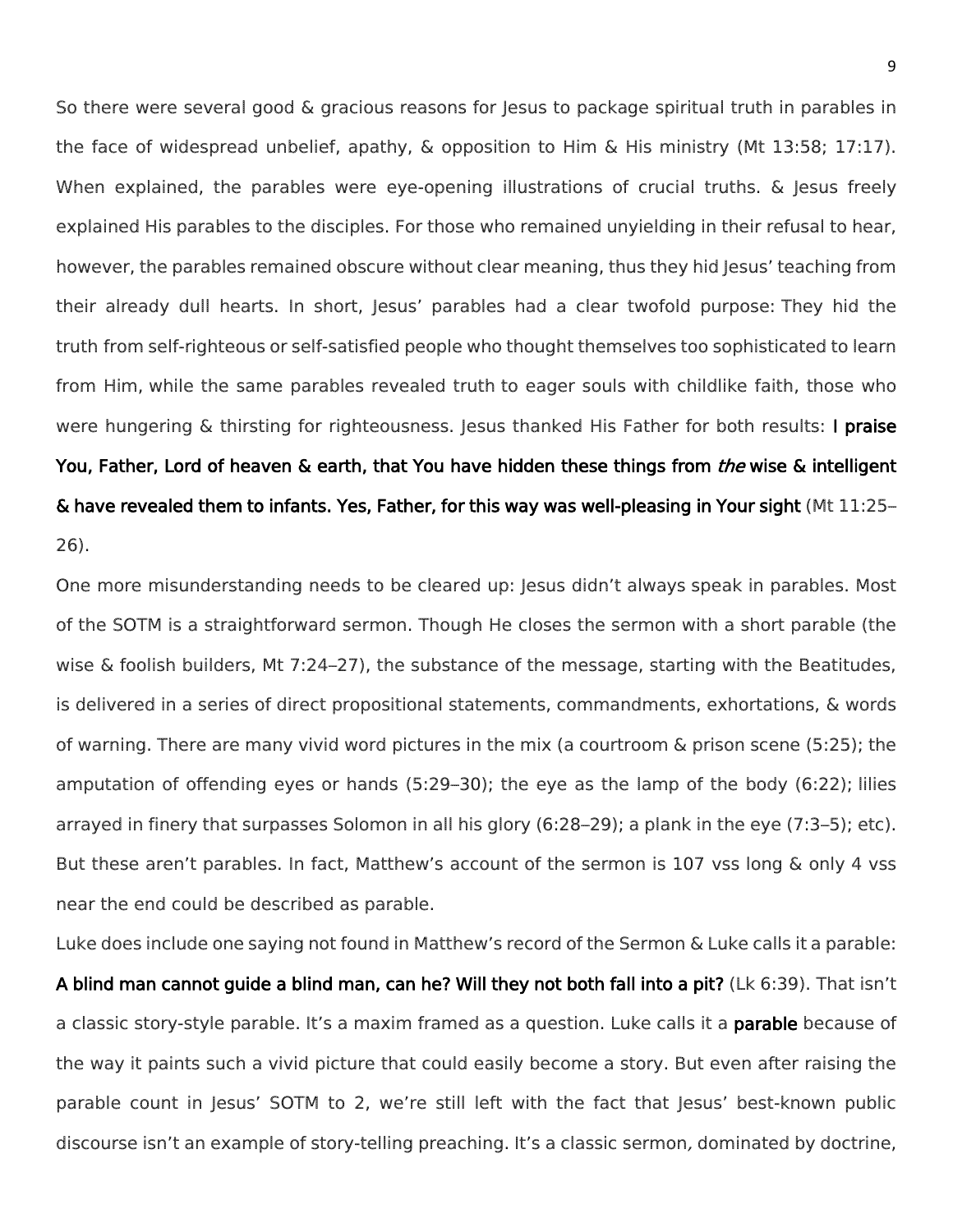reproof, correction, & instruction in righteousness (2 Tim 3:16). The few scattered word pictures simply illustrate points of the sermon. Beyond that, some of the longest, most detailed records of Jesus' public sermons are recorded in John's gospel, & none of them includes any parables. There are no parables mentioned in the record of Jesus' teaching in the synagogues at Nazareth (Lk 4:13– 27) or Capernaum (31–37). So it isn't accurate to say He always used stories or that He always spoke in parables. So why does Mk 4:33-34 say, He did not speak to them without a parable? That's a description of Jesus' public teaching style during the final year or so of His public ministry. It refers to His intentional change in teaching style that took place about the same time His Galilean ministry entered its final phase. Next week we'll look at the events that triggered Jesus to adopt this style. It was a sudden & striking shift, & a response to hard-hearted, deliberate unbelief & rejection. By Jesus' own testimony, the main reason He started using parables had more to do with hiding the truth from hard-hearted unbelievers than explaining the truth to the disciples. It was Jesus' own declared purpose thus to **utter things hidden** & His parables still serve that same dual purpose today. If it seems the stories Jesus told are capable of endless interpretations  $\&$ therefore without any objective meaning, that's because understanding them requires faith, diligence, & a genuine desire to hear what He's saying. It's important also to know that unbelievers lack that capacity. Jesus' parables speak God's wisdom in a mystery, the hidden wisdom which God predestined before the ages to our glory; the wisdom which none of the rulers of this age has understood; for if they had understood it they would not have crucified the Lord of glory (1 Cor 2:7– 8). No unbeliever will ever grasp the mysteries of the kingdom by viewing these stories through the framework of human wisdom. Scripture is clear on that. The unbelieving eye has not seen & ear has not heard, & which have not entered the heart of man, all that God has prepared for those who love Him. For to us God revealed *them* through the Spirit; for the Spirit searches all things, even the depths of God  $(9-10)$ . In other words, faith, prompted & enabled by the work of the Holy Spirit is necessary for understanding the parables. These stories do have meaning. They have a divinely intended, & therefore correct, interpretation. Jesus Himself explained some of them in detail, & the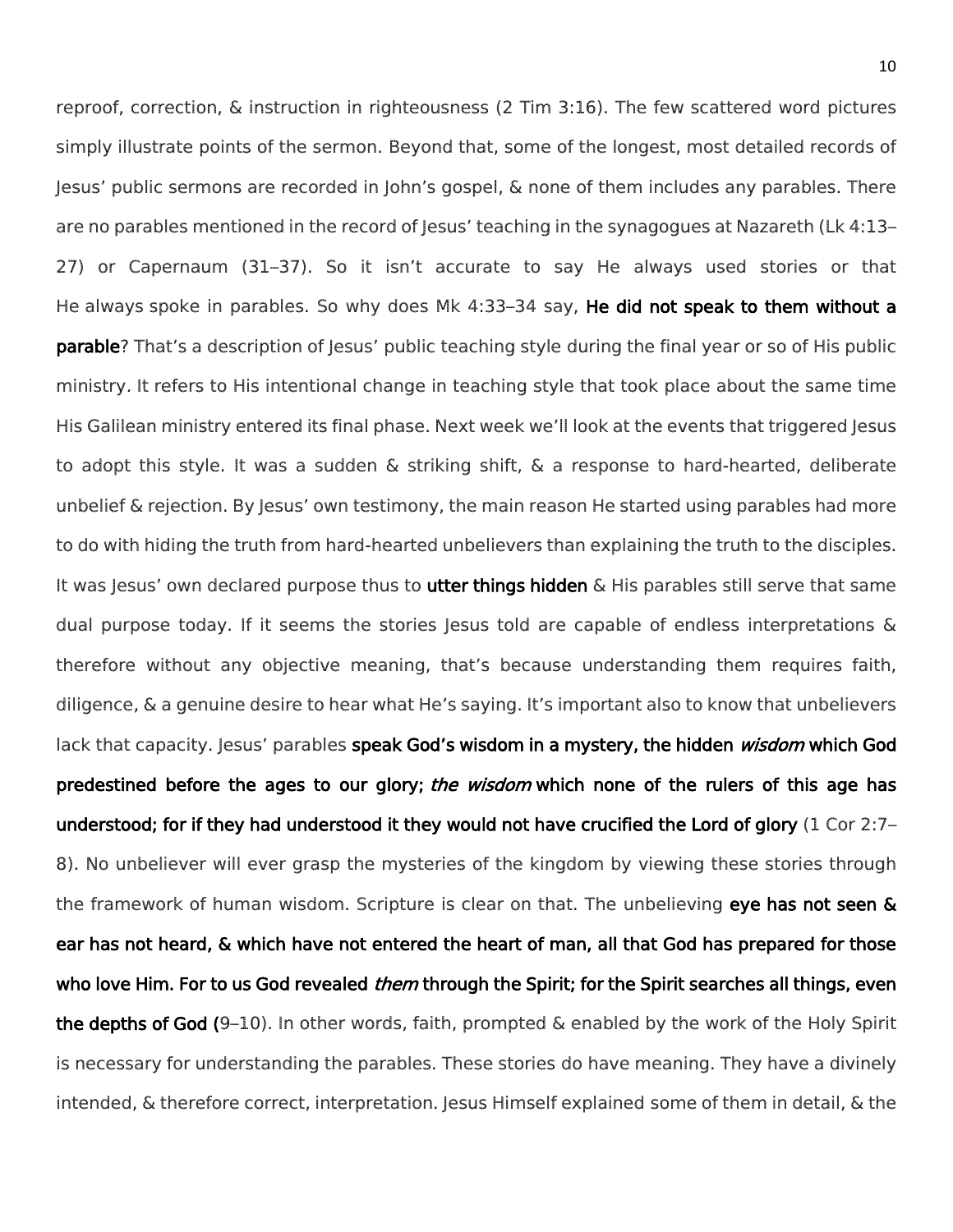method He used gives us a model to follow as we learn from His stories. But we must come to the parables as believers, willing to hear—not as skeptics with hearts hardened against His truth.

## Blessed are your eyes, because they see; & your ears, because they hear. For truly I say to you, that many prophets & righteous men desired to see what you see, & did not see it; & to hear what you hear,  $\&$  did not hear it.  $(13:16-17)$

When men choose to believe God's Word & trust in His grace, He gives them salvation & more & more truth by which to walk & worship. Blessed are your eyes, Jesus said to His disciples, because they see; & your ears, because they hear (Mt 13:16). Christians can understand the deep things of God's Word, because they have them written in the NT & illumined by the indwelling Holy Spirit (1 Cor 2:9–10). When Jesus finished explaining the parables to His disciples  $\&$  asked, **Have you** understood all these things? they could honestly answer, Yes (Mt 13:51). It wasn't that they were smarter than the unbelieving Jews. The scribes & Pharisees were highly educated & had studied the Scriptures since their youth. But their eyes were blinded to the truth of Jesus' teaching because of their unbelief. The eyes of the disciples, on the other hand, were able to see  $\&$  their ears were able to hear, because they *did* believe. Part of the Jesus' ministry was to give understanding of His Word to those who trusted Him. In his account of this occasion, Mark says Jesus was explaining everything privately to His own disciples (4:34). During perhaps His last appearance to the disciples after His resurrection, Jesus opened their minds to understand the Scriptures (Lk 24:45). The psalmist knew he couldn't comprehend God's Word in his own intellect & so he prayed, Open my eyes, that I may behold Wonderful things from Your law (Ps 119:18). Not even the most faithful & enlightened saints of the OT were given the insights that the apostles & every believer since have been given the privilege of having. For truly I say to you, Jesus continued, that many prophets & righteous men desired to see what you see, & did not see it, & to hear what you hear, & did not hear it (Mt 13:17). & Peter tells us,

As to this salvation, the prophets who prophesied of the grace that *would come* to you made careful searches & inquiries, seeking to know what person or time the Spirit of Christ within them was indicating as He predicted the sufferings of Christ & the glories to follow. It was revealed to them that they were not serving themselves, but you, in these things which now have been announced to you through those who preached the gospel to you by the Holy Spirit sent from heaven—things into which angels long to look (1 Pt 1:10-12).